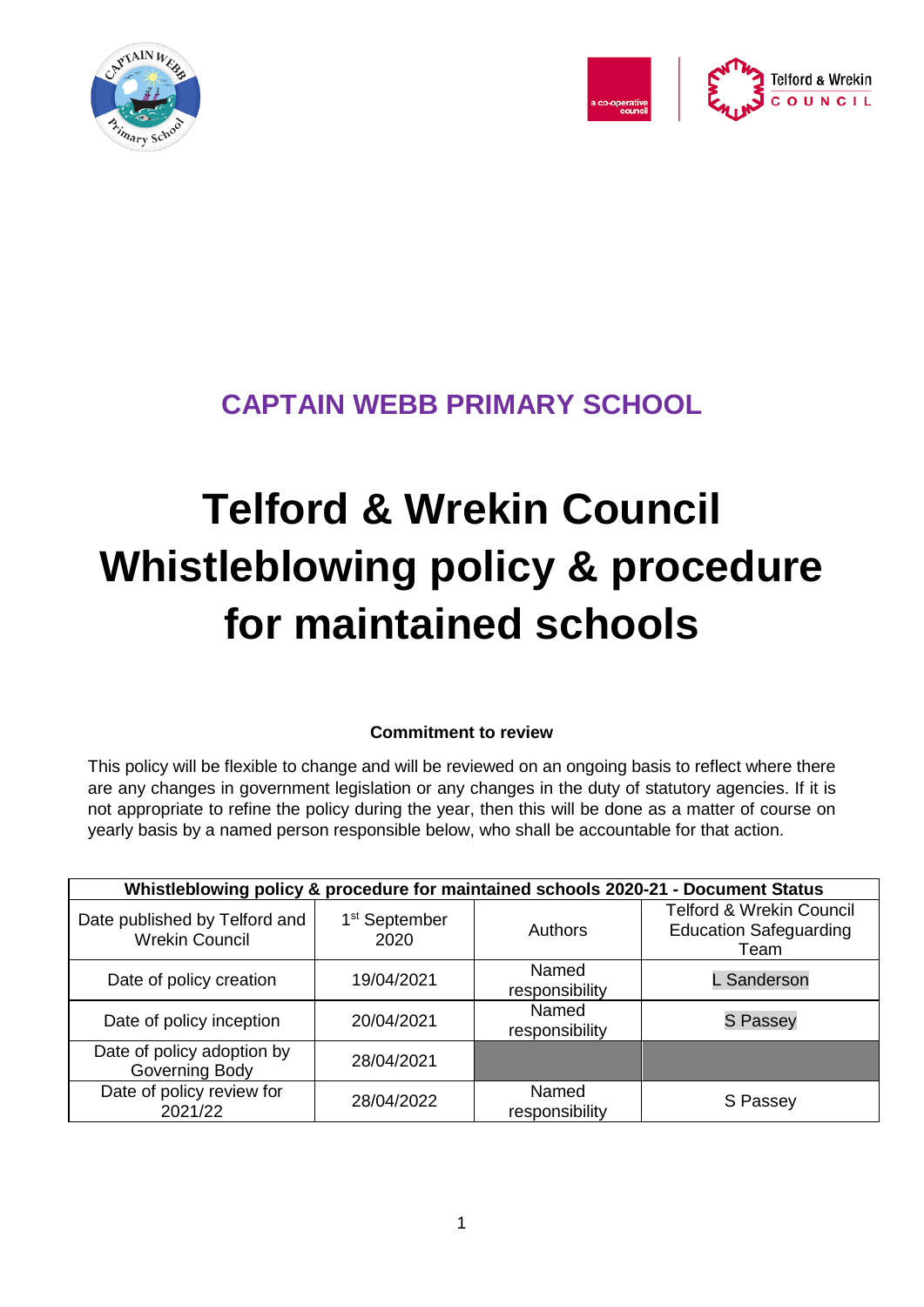*These procedures should be read in conjunction with Telford & Wrekin Council's Speak Up (Whistleblowing) Policy and our school's Child Protection & Safeguarding Policy. Safeguarding concerns, or allegations against staff (including supply staff and volunteers) will be dealt with in accordance with Keeping Children Safe in Education 2020.* 

#### **Summary & aims**

This policy and procedure sets out the Governing Bodies procedure to protect staff members who report colleagues or governors they believe are doing something wrong or illegal, or who are neglecting their duties. This procedure has a key role to play in safeguarding children.

Working Together to Safeguarding Children 2018 says 'organisations and agencies should have in place arrangements that reflect the importance of safeguarding and promoting the welfare of children, including: clear whistleblowing procedures, which reflect the principles in Sir Robert Francis' Freedom to Speak Up Review and are suitably referenced in staff training and codes of conduct, and a culture that enables issues about safeguarding and promoting the welfare of children to be addressed.'

As employees are often the first to realise that there may be something wrong within the school, it is important that they feel able to express their concerns without fear of harassment or victimisation. Otherwise, they may find it easier to ignore the concern rather than report it. The Public Interest Disclosure Act 1998 recognises this fact and is designed to protect employees, who make certain disclosures of information in 'the public interest', from detriment and/or dismissal. This policy and procedure builds on the provisions of the Act.

#### **Principles of whistleblowing (with reference to Sir Robert's Francis' Freedom to Speak Up review report)**

At Captain Webb Primary School we promote a culture of safety. We aim to develop practice as we learn and reflect. It is our aim for concerns to be raised, including whistleblowing in accordance with our policies and procedures. We aim to promote a school culture that is free from bullying between adults.

Our senior leadership team will be visible to all staff, volunteers and visitors to help assist anyone who needs to raise a concern to do so without barriers. Our nominated governor will also be known to staff and volunteers. Visitors will be informed of their name and contact details as part of our visitor's procedures.

At Captain Webb Primary School we value those who raise concerns and contribute to our reflective practice. Senior leaders and governors will take all opportunities to reflect on practice at leadership and governor meetings. This will be a regular agenda item.

We welcome all concerns to be raised either informally or formally through the steps set out below. This will enable us to swiftly and thoroughly find a resolution to concerns. All concerns will be dealt with promptly and swiftly by the Headteacher and/or nominated governor. While investigating any concerns they will remain proportionate and not lay blame on others. If necessary, this may involve mediation and/or dispute resolution. It may also be necessary to involve an officer of Telford & Wrekin Council.

At Captain Webb Primary School we understand the need for these measures to support good practice. We will ensure those who raise concerns receive the necessary support they need, such as support from a member of the senior leadership team, governing body, local authority officer and/or access to the employee well-being service.

All staff, including supply staff and volunteers will receive training about how to raise concerns and how they will be handled as part of their induction. Those responsible for handing concerns must also ensure they have the relevant knowledge and skills to do so.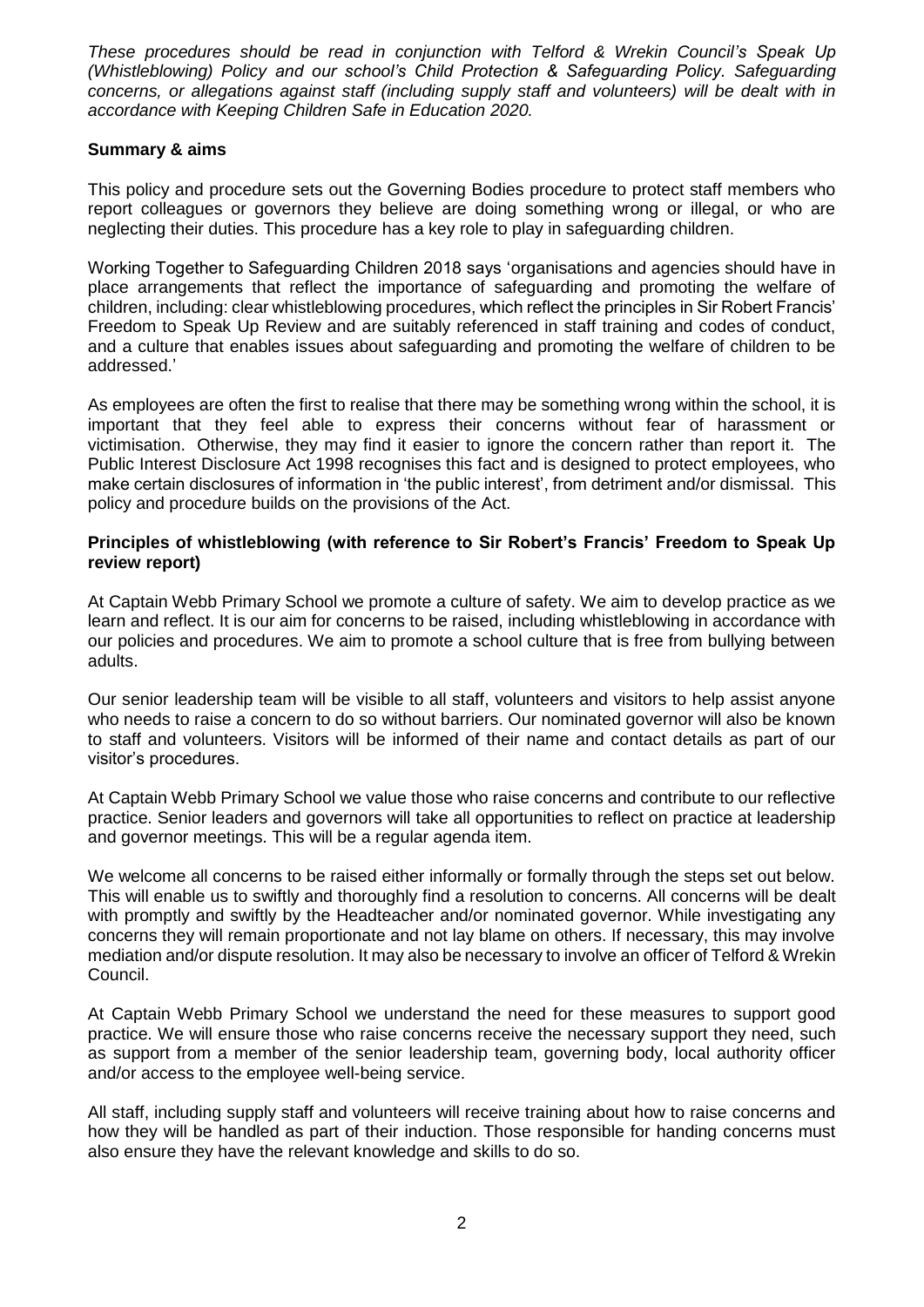It is our aim at Captain Webb Primary School that the handling of these concerns is done so in a transparent and accountable process. If necessary, the Headteacher and/or nominated governor may seek an external review of the concern or report it themselves to the local authority or a responsible person or body. Telford & Wrekin Council only support the good practice in the effective management of whistleblowing in schools.

Captain Webb Primary School recognises the need to take particular measures for vulnerable groups. We will ensure that supply staff and volunteers have access to the same support and procedures as permanent staff. Black and minority ethnic backgrounds who raise concerns might need action over and above to support and protect them. Students and trainees will also be subject to all the principles set out in these procedures. Our primary care will be embedding standards of practice to empower and protect staff and to enable them to raise concerns freely.

Captain Webb Primary School have chosen to appoint a 'Freedom to Speak Up' Guardian. This person is: Claire Watkins. This will help ensure that all staff feel that they have someone to speak to without having to approach a senior leader.

#### **What is a whistleblower**

You're a whistleblower if you're a worker and you report certain types of wrongdoing. This will usually be something you've seen at work - though not always.

The wrongdoing you disclose must be in the public interest. This means it must affect others, for example, pupils of the school.

As a whistleblower you're protected by law - you should not be treated unfairly or lose your job because you 'blow the whistle'.

You can raise your concern at any time about an incident that happened in the past, is happening now, or you believe will happen in the near future.

#### **Who is protected by law**

You're protected if you're a worker, for example you're:

- an employee, such as a teacher or lunchtime supervisor
- a trainee, such as a trainee teacher
- an agency worker, such as supply teacher.

You can get independent advice if you're not sure you're protected, for example from Citizens' Advice.

A confidentiality clause or 'gagging clause' in a settlement agreement is not valid if you're a whistleblower.

#### **Complaints that count as whistleblowing**

**Whistleblowing** is the disclosure of information which relates to suspected wrongdoing or dangers at work. This may include:

You're protected by law if you report any of the following:

- a criminal offence, for example fraud:
- someone's health and safety is in danger:
- risk or actual damage to the environment;
- a miscarriage of justice;
- the company is breaking the law, for example does not have the right insurance, or
- you believe someone is covering up wrongdoing.

Concerns in education settings may relate to the treatment of children and young people. This could mean, for example, that a person or persons are:

deliberately ignoring the best interests of the child or young person;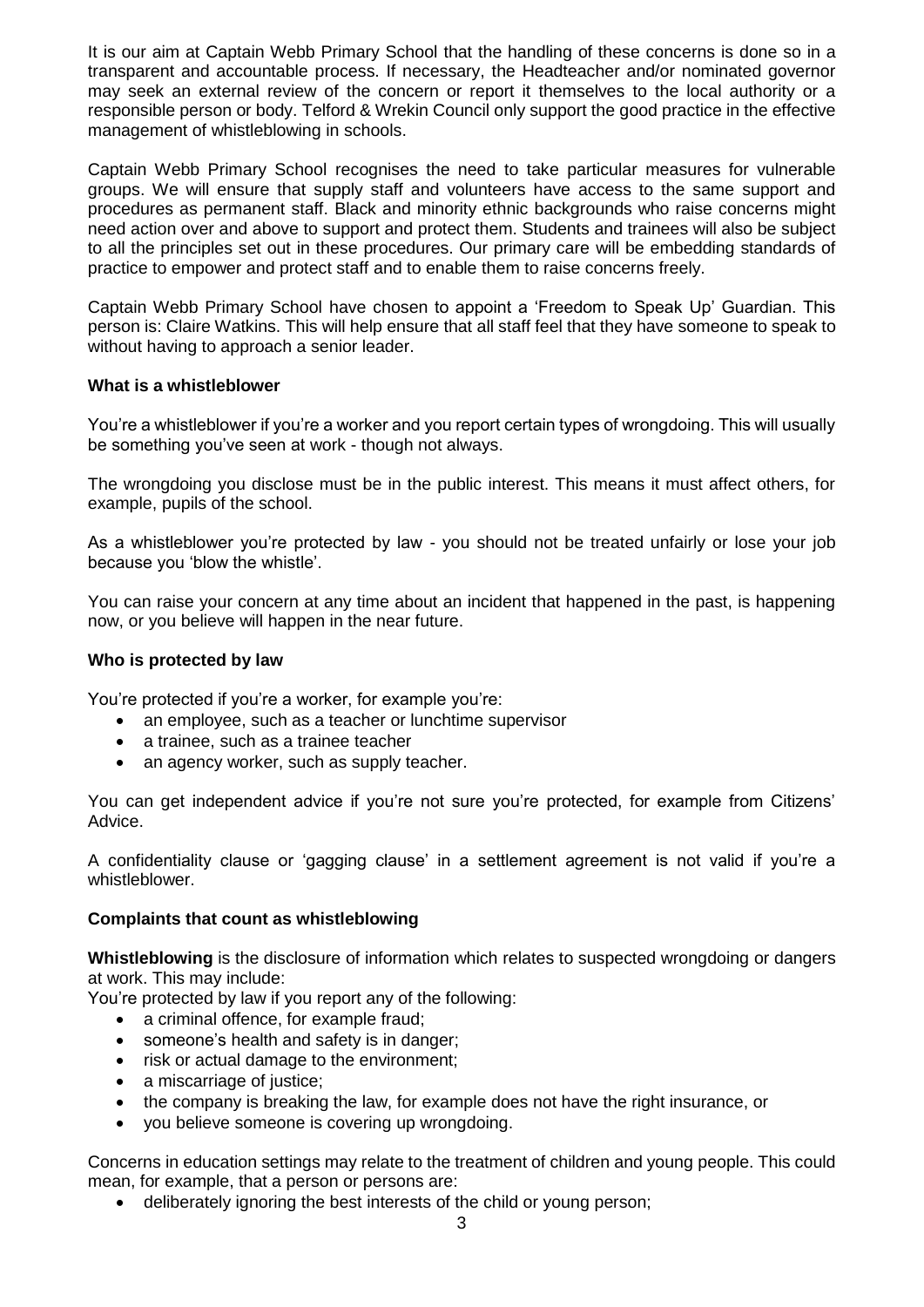- teasing, harassing or touching a child or young person inappropriately;
- threatening a child, young person or a parent or distressing them in some way;
- neglecting a child by not giving them the support they need, including medical attention or
- care;
- hitting or restraining a child inappropriately;
- using a child or young person's money or possessions in an inappropriate way.

#### **Complaints that do not count as whistleblowing**

Personal grievances (for example bullying, harassment, discrimination) are not covered by whistleblowing law, unless your particular case is in the public interest.

These should be reported using the school's grievance policy.

#### **Who to tell and what to expect**

Before initiating the procedure employees should consider the following:

- the responsibility for expressing concerns about unacceptable practice or behaviour rests with all employees;
- employees should use line manager or team meetings and other opportunities to raise questions and seek clarification on issues which are of day-to-day concern, and
- whilst it can be difficult to raise concerns about the practice or behaviour of a colleague, employees must act to prevent an escalation of the problem and to prevent themselves being potentially implicated.

This policy and procedure should not be used for complaints about an employee's personal circumstances, such as the way s/he has been treated at work. In these cases an employee should use the school's Grievance Procedure.

Where staff have concerns they should aim to report it internally first before using an external 'prescribed person or body'. Making a report to an external person may only be undertaken where the staff member thinks the school will 'cover it up', would treat them unfairly if they complained or have raised the matter before, but the concern hasn't been dealt with.

In some instances it may be appropriate for an employee to ask the trade union to raise a matter on the employee's behalf.

Concerns are better raised in writing. The employee should set out the background and history of the concerns, giving names, dates and places where possible, and the reasons why s/he is particularly concerned about the situation. If an employee does not feel able to put the concern in writing, s/he should telephone or meet the appropriate person. It is important that, however the concern is raised, the employee makes it clear that s/he is raising the issue via the whistle-blowing procedure.

The earlier an employee expresses the concern, the easier it is to take action.

Although an employee is not expected to prove the truth of an allegation, s/he will need to demonstrate to the person contacted that there are sufficient grounds for the concern.

#### **Process for reporting**

#### **Step 1**

You report your concern to the **Headteacher** Sarah Passey, unless you feel they will cover it up, would treat you unfairly if you complained or have raised the matter before, but the concern hasn't been dealt with.

Or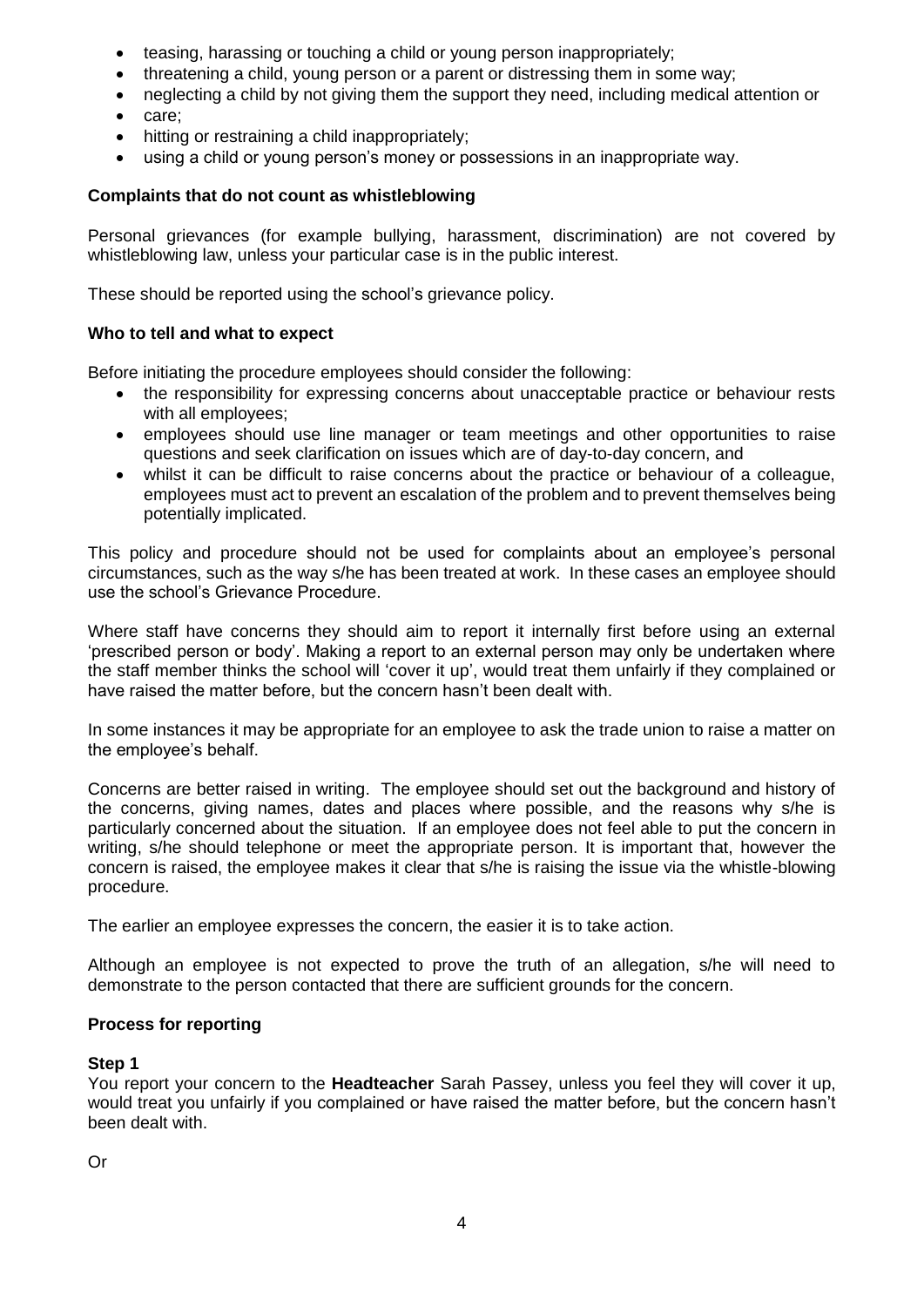You could report your concern to the '**Freedom to Speak Up' Guardian** Claire Watkins, unless you feel they will cover it up, would treat you unfairly if you complained or have raised the matter before, but the concern hasn't been dealt with.

### **Step 2**

You should report your concern to the **nominated governor** Jenny Kiernan unless you feel they will cover it up, would treat you unfairly if you complained or have raised the matter before, but the concern hasn't been dealt with.

### **Step 3**

You should report your concern to the **local authority named persons, Sam Swann** (LADO) for safeguarding concerns, or allegations against staff (including supply staff and volunteers) **and Simon Wellman Director of Education and Skills** for any other concern, unless you feel they will cover it up, would treat you unfairly if you complained or have raised the matter before, but the concern hasn't been dealt with.

### **Step 4**

You may report your concern to prescribed person or body, including but not limited to:

**Ofsted**, call their whistleblowing hotline on 0300 1233155, email [whistleblowing@ofsted.gov.uk](mailto:whistleblowing@ofsted.gov.uk) or write to: WBHL, Ofsted, Piccadilly Gate, Store Street, Manchester, M1 2WD.

**NSPCC**, call their whistleblowing helpline on 0800 028 0285 or email [help@nspcc.org.uk](mailto:help@nspcc.org.uk)

**Children's Commissioner for England**, call 020 7783 8330, email [info.request@childrenscommissioner.gov.uk](mailto:info.request@childrenscommissioner.gov.uk) or write to: The Office of the Children's Commissioner, Sanctuary Buildings, 20 Great Smith Street, London, SW1P 3BT

**Secretary of State for Education**, call 0370 000 2288, electronic contact at [www.gov.uk/contact](http://www.gov.uk/contact-dfe)[dfe](http://www.gov.uk/contact-dfe) or write to: Ministerial and Public Communications Division, Department for Education, Piccadilly Gate, Store Street, Manchester, M1 2WD

Alternatively contact the **Whistleblowing charity**, 'Public Concern At Work' [www.pcaw.org.uk](http://www.pcaw.org.uk/)

#### **Step 5**

There are other options if you do not want to report your concern to your employer or a prescribed person or body, for example you can get **legal advice** or contact your **MP**.

#### **Making your claim anonymously or confidentially**

You can tell the identified persons at Captain Webb Primary School, the local authority or a prescribed person anonymously but they may not be able to take the claim further if you have not provided all the information they need.

You can give your name but request confidentiality - the person or body you tell should make every effort to protect your identity.

If you report your concern to the media, in most cases you'll lose your whistleblowing law rights.

# **What your employer or a prescribed person will do**

Captain Webb Primary School or the prescribed person will listen to your concern and decide if any action is needed. You may be asked for further information.

You must say straight away if you do not want anyone else to know it was you who raised the concern.

You will not have a say in how your concern is dealt with.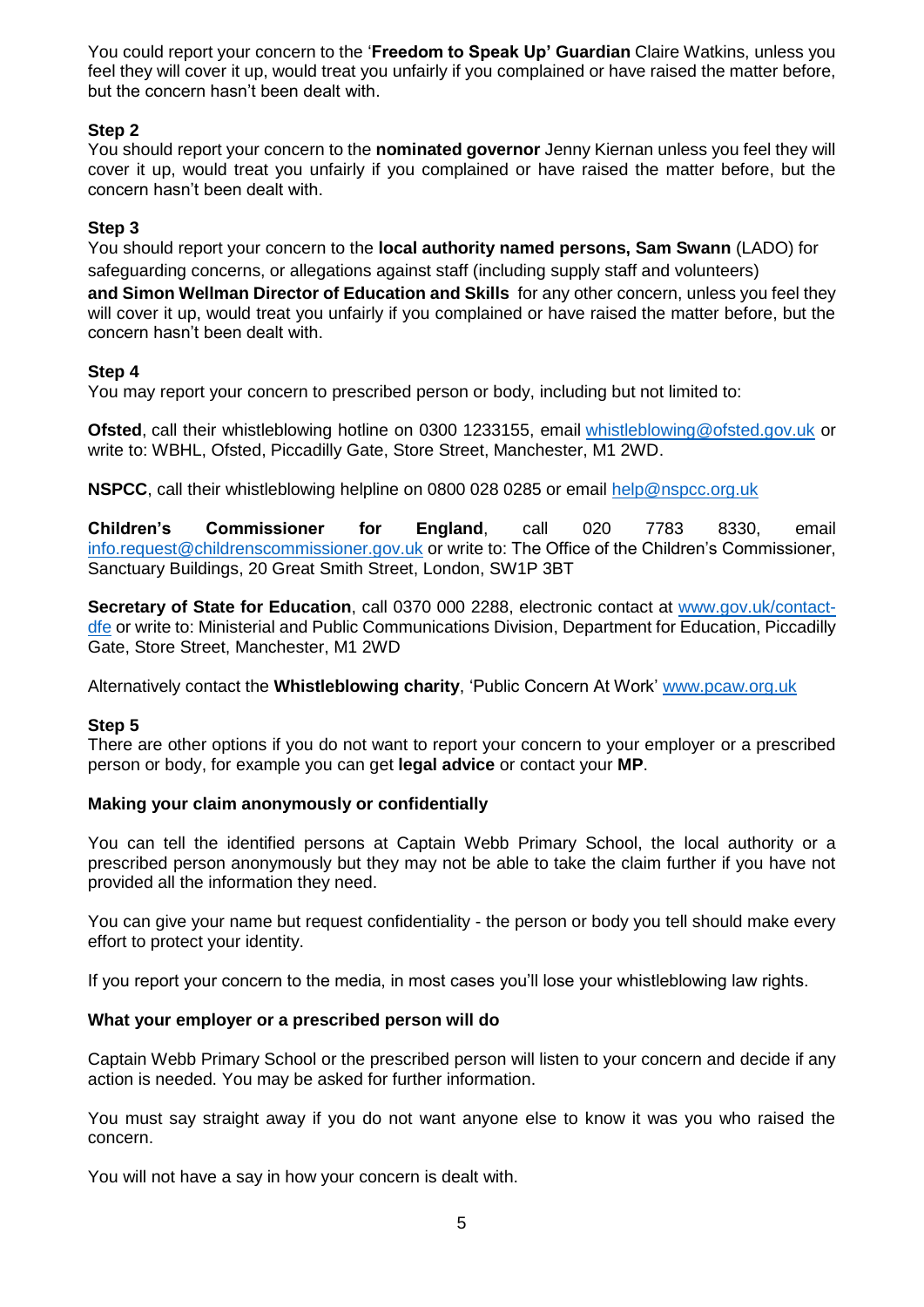Captain Webb Primary School or the prescribed person will keep you informed about the action they've taken, but they cannot give you much detail if they have to keep the confidence of other people.

A prescribed person cannot help you with your relationship with your employer.

If you're not satisfied with how Captain Webb Primary School dealt with your concern tell someone else or a prescribed person or body if you believe your concern was not taken seriously or the wrongdoing is still going on. Contact the Advisory, Conciliation and Arbitration Service (Acas), the whistleblowing charity Protect or your trade union for more guidance.

### **The role of the Headteacher, Guardian or nominated governor**

The Headteacher, Guardian or nominated governor may be informed by an employee about concern(s) and that s/he is "blowing the whistle" within the procedure in person; or in writing or over the phone.

Where a concern is reported directly to the Guardian they should then report it to the Headteacher, nominated governor or local authority named person as appropriate.

The Headteacher or nominated governor should respond immediately by arranging to meet with the employee to discuss the concern(s) as soon as possible.

At each meeting under this policy the employee may bring a colleague or trade union representative. The companion must respect the confidentiality of the disclosure and any subsequent investigation.

### **Stage One:**

At the initial meeting the Headteacher or governor should establish that:

- there is genuine cause and sufficient grounds for the concern; and
- the concern has been appropriately raised via the Whistleblowing Policy.

The Headteacher or nominated governor should ask the employee, to put their concern(s) in writing, if s/he has not already done so. If the employee is unable to do this the Headteacher or nominated governor will take down a written summary of his/her concern/s and provide him/her with a copy after the meeting. The Headteacher or nominated governor should make notes of the discussions with the employee. The employee's letter and/or Headteacher's or nominated governor's notes should make it clear that the employee is raising the issue via the Whistleblowing procedure and provide:

- the background and history of the concerns;
- names, dates and places (where possible); and
- the reasons why the employee is particularly concerned about the situation.

The employee should be asked to date and sign their letter and/or the notes of any discussion. The Headteacher or nominated governor should positively encourage the employee to do this, as a concern expressed anonymously is much less powerful and much more difficult to address, especially if the letter/notes become evidence in other proceedings, e.g. an internal disciplinary hearing.

The Headteacher or nominated governor should follow the policy as set out above and in particular explain to the employee:

- who he/she will need to speak to in order to determine the next steps
- what steps s/he intends to take to address the concern;
- how s/he will communicate with the employee during and at the end of the process. It should be noted that the need for confidentiality may prevent the school giving the employee specific details of any necessary investigation or any necessary disciplinary action taken as a result;
- that the employee will receive a written response within ten working days;
- that their identity will be protected as far as possible, but should the investigation into the concern require the employee to be named as the source of the information, that this will be discussed with the employee before their name is disclosed;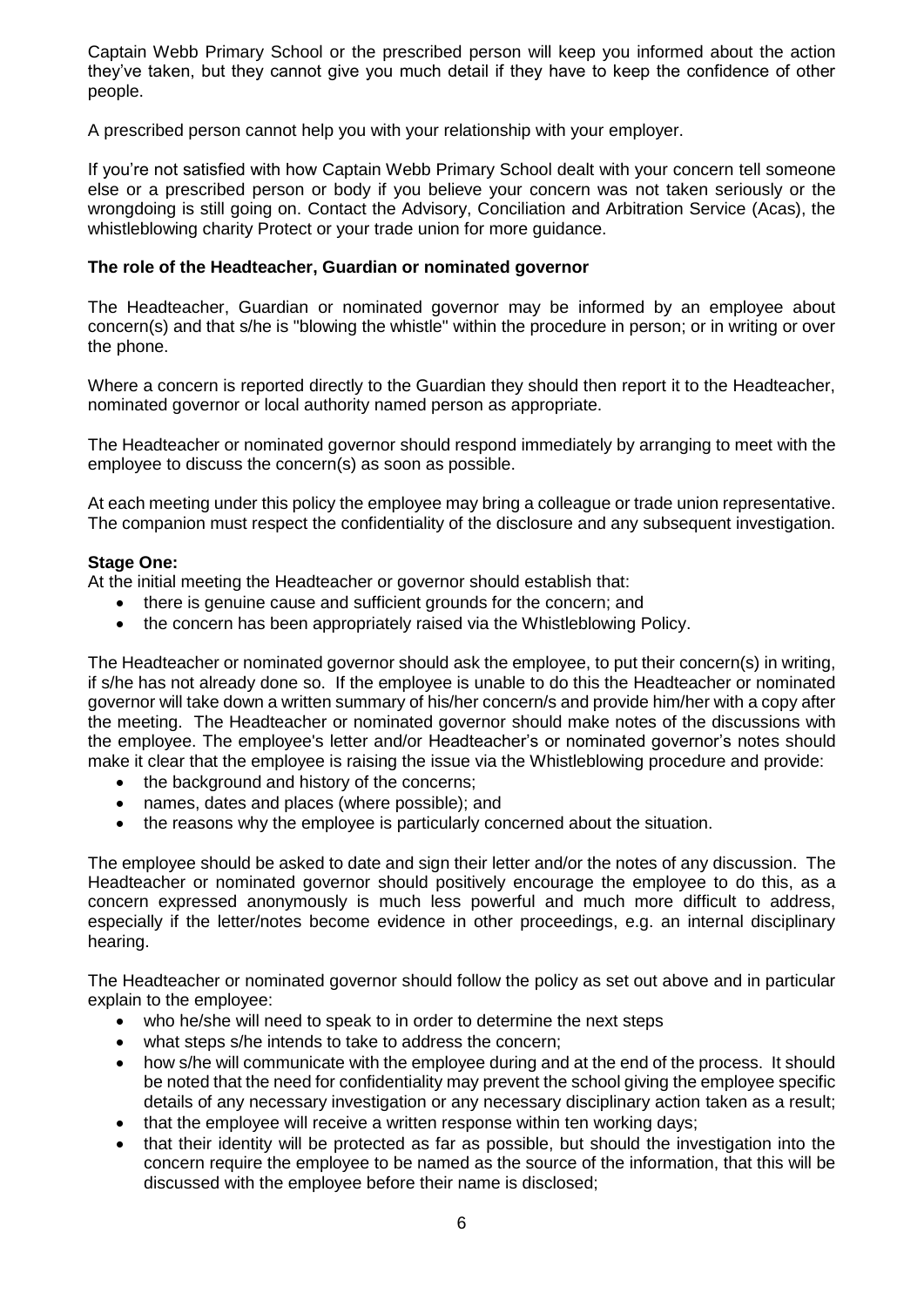- that the Governing Body will do all that it can to protect the employee from discrimination and/or victimisation;
- that the matter will be taken seriously and investigated immediately;
- that if the employee's concern, though raised as a genuine concern, is not confirmed by the investigation, no punitive action will be taken against them;
- if clear evidence is uncovered during the investigation that s/he has made a malicious or vexatious allegation, disciplinary action may be taken against them; and
- the investigation may confirm their allegations to be unfounded in which case the Governing Body will deem the matter to be concluded unless new evidence becomes available.

#### **Stage Two:**

Following the initial meeting with the employee, the Headteacher or nominated governor should consult with the Chair of Governors and/or local authority to determine whether an investigation is appropriate and, if so, what form it should take. A record should be made of the decisions and/or agreed actions.

It may be necessary, with anonymous allegations, to consider whether it is possible to take any further action. When making this decision, Headteacher or nominated governor should take the following factors into account:

- the seriousness of the issue(s) raised:
- $\bullet$  the credibility of the concern(s); and
- the likelihood of confirming the allegation(s) from attributable sources.

In some cases, it may be possible to resolve the concern(s) simply, by agreed action or an explanation regarding the concern(s), without the need for further investigation. However, depending on the nature of the concern(s) it may be necessary for the concern(s) to:

- be investigated internally:
- be investigated by the local authority:
- be referred to the police;
- be referred to the external auditor; or
- form the subject of an independent inquiry.

Headteacher's or nominated governor's should have a working knowledge and understanding of other school policies and procedures, e.g. grievance, disciplinary, harassment, child protection procedures, to ensure that concerns raised by employees are addressed via the appropriate procedure/process.

#### **Stage Three:**

Within ten working days of a concern being received, the manager receiving the concern must write to the employee:

- acknowledging that the concern has been received;
- indicating how they propose to deal with the matter:
- giving an estimate of how long it will take to provide a final response; and/or
- telling the employee whether any initial enquiries have been made; and
- telling the employee whether further investigations will take place, and if not why not; and/or
- letting the employee know when s/he will receive further details if the situation is not yet resolved.

#### **Untrue Allegations**

If an employee makes an allegation where s/he has a genuine concern, but it is not confirmed by the investigation, no action will be taken against that employee. If, however, we conclude that an employee has made malicious or vexatious allegations, or with a view to personal gain, disciplinary action may be taken against that employee.

#### **Unfounded Allegations**

Following investigation, allegations may be confirmed as unfounded. This outcome will be notified to the employee who raised the concern, who will be informed that the Governing Body deems the matter to be concluded and that it should not be raised again unless new evidence becomes available.